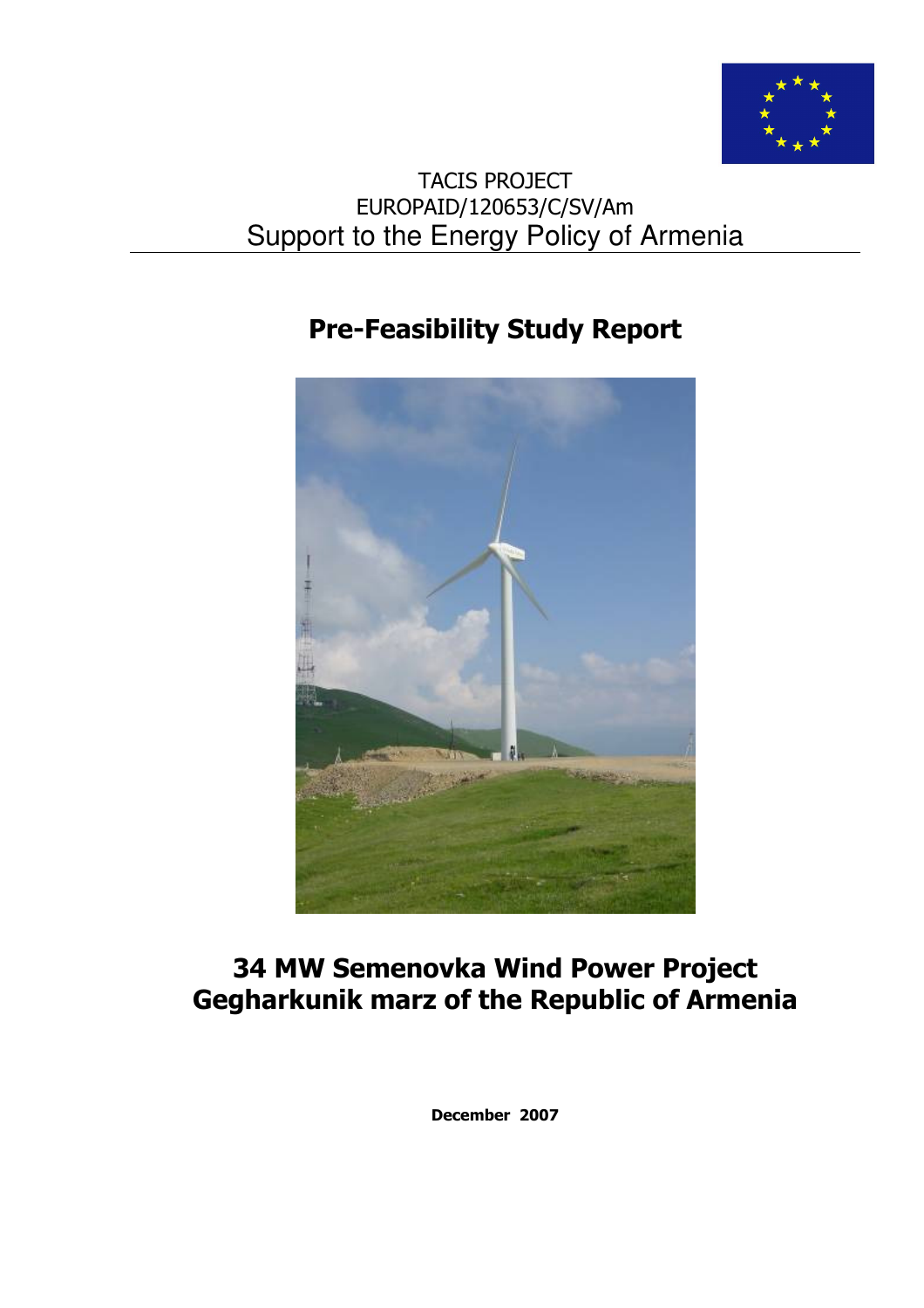# Table of Contents

| 1. SEMYONOVKA PASS WIND PROJECT PRE-FEASIBILITY STUDY | 3  |
|-------------------------------------------------------|----|
| 1.1. General                                          | 3  |
| 1.2. Technical and Economic Assumptions               | 4  |
| 1.3. RetScreen Model for Semenovka Pass wind Project  | 5  |
| 1.3.1. Energy Model                                   | 5  |
| 1.3.2. Cost Analysis                                  | 6  |
| <b>1.3.3. GHG Emission Potential</b>                  | 7  |
| 1.3.4. Financial Summary                              | 8  |
| 1.3.5. Sensitivity and Risk Analysis                  | 10 |
| 1.4. Permits, Tariff and Legal issues                 | 13 |
| 1.5. References                                       | 14 |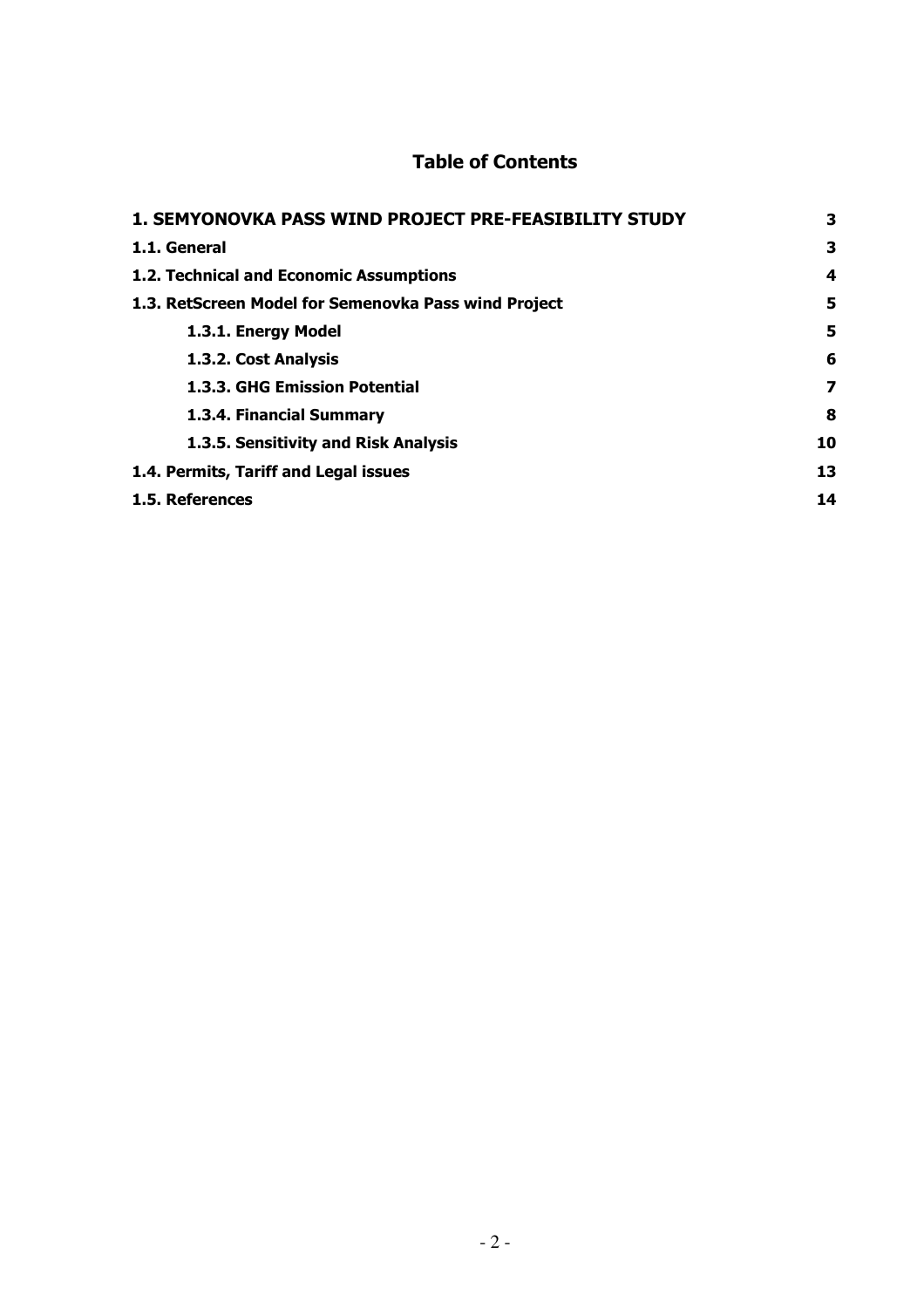# 1. SEMYONOVKA PASS 34 MW WIND POWER PROJECT PRE-FEASIBILITY STUDY

# 1.1. General description

The Semenovka Pass wind project is based on data collection from one year wind monitoring at the selected site near Semenovka Pass (northern part of L. Sevan) in the period from July 2006 to July 2007. Background information on monitoring data can be found in Annex 2 of the "ANNEX to the Feasibility Study Report Vol. II", Tacis Project "Support to the Energy Policy of the Republic of Armenia", EuropeAID 120653.

In July 2006 field inspection trips to Lake Sevan basin (Gegharkunik Marz) was carried out in order to select the sites for one windpower monitoring unit installation. The selection reflects the requirements of the Terms of Reference of the EuropeAID 120653 Project to select the best possible site for a grid connected wind park in the Northern part of l. Sevan basin as well as the results of Wind Atlas of Armenia developed by National Renewable Energy Laboratory (USA).

A 40 m tall wind power monitoring unit on the site, located at Semenovka Pass area not far from the TV tower was successfully installed in July 2006. Measurements of the wind speed and direction (2 different heights), ambient temperature, air pressure and humidity started in July 2006. The result of the Wind Monitoring is presented as an annex to the mentioned above Tacis Project Feasibility Study Report.

The project site for the wind farm is located at Semenovka pass area at elevation of 2435 m above sea level with geographic coordinates: 40° 39' 26"N and 44° 56'08" E. The site is at distance of 5 km from the Tsovagyugh village. The site has well developed infrastructure with access roads, proximity to railway and grid (35 and 110 kV air transmission lines).



Based on an analysis of the landscape the project is evaluated for installment of 17 wind turbines (Gamesa G80) each with an installed capacity of 2.0 MW. The totaled installed capacity of the wind park is 34.0 MW.

The layout of 17 turbines of Semenovka pass wind farm is presented in figure 1.1.2.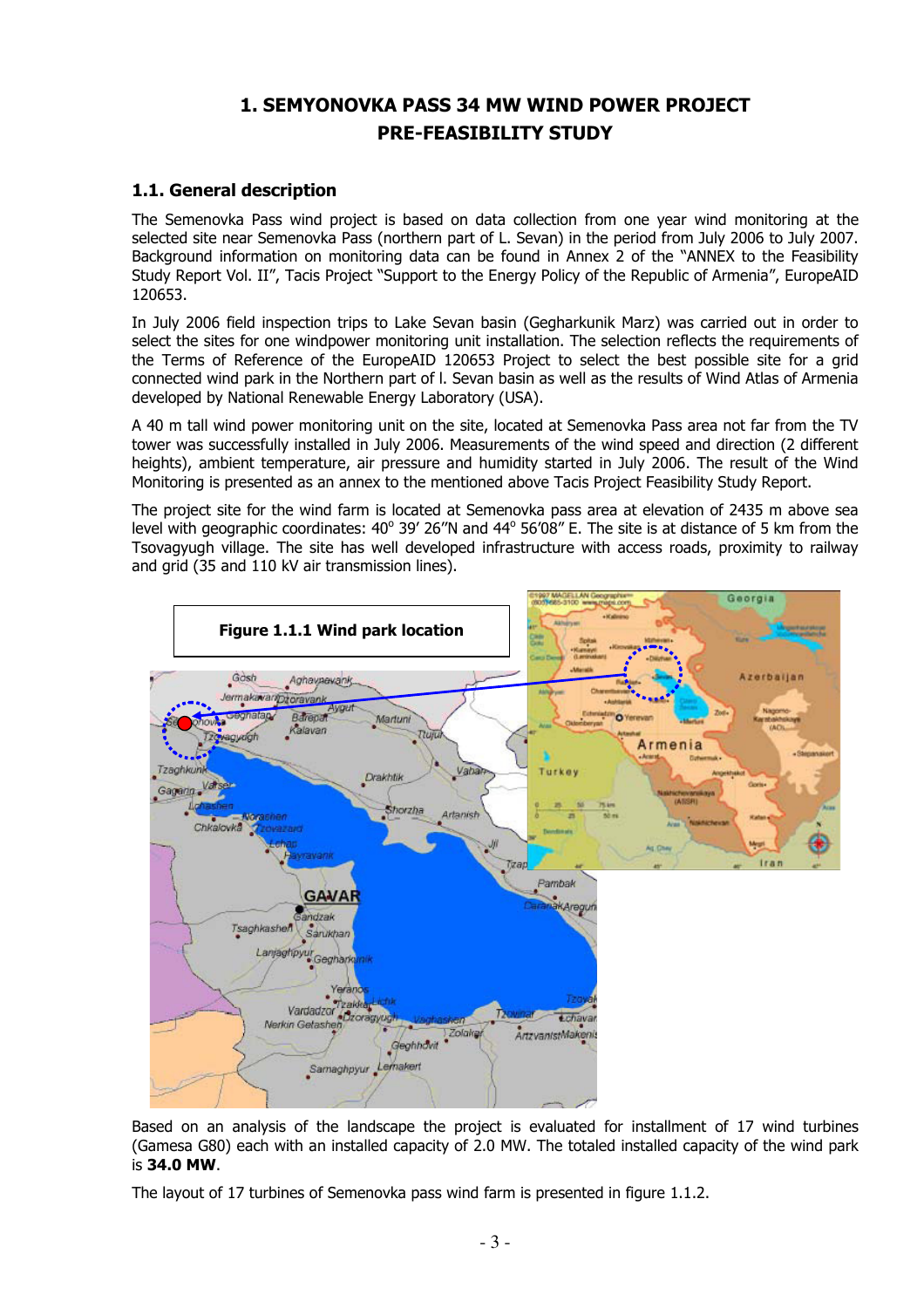The average annual wind speed is based on existing monitoring data - 6.4 m/s. This data was extrapolated for the hub height (60m) of the wind turbines. The gross annual energy production of the wind farm is 71.8 GWh, the calculated amount of annual electricity delivered to the grid is 62.4 GWh. The Wind farm capacity factor is 21%. The project cost is calculated to be about  $\epsilon$  42.2 million (see cost details at RET Screen's Financial Summary Model below).



The economic viability of the Semenovka pass wind farm project is evaluated through a feasibility study conducted with the use of RetScreen software. This includes also an evaluation of the impact of a possible impact of the CDM mechanism.

Normally the commercial economically viability of a project means positive parameters for project net present value (NPV), acceptable rates of return, as well as favourable benefit-to-cost ratio. The RetScreen software additionally provides outcomes of large number of other financial parameters that are allowing the decision maker to understand the debt expenses, project risks, cash flows and other project related sensitive financial information.

# 1.2. General Technical and Economic Assumptions

The main technical and economic assumptions for the analysis are provided in the table below. In the later paragraphs each module of the RetScreen and additional context specific assumptions will also be described.

|     | <b>Item</b>   | <b>Assumptions</b>          | <b>Comments</b>                            |
|-----|---------------|-----------------------------|--------------------------------------------|
|     | Technical     |                             |                                            |
| 1.1 | Equipment     | 3 blade WTG with pitch-     | Market product, historical track record    |
|     |               | control and horizontal hub, |                                            |
|     |               | 2.0 MW capacity             |                                            |
| 1.2 | Hub height    | 60 <sub>m</sub>             |                                            |
| 1.3 | Losses:       |                             |                                            |
|     | -icing        | 2%                          | Usual for elevation higher than 1500m      |
|     |               |                             | a.s.l.                                     |
|     | -array/wake   | 1.7%                        | Usual for raw layout in most pass or ridge |
|     |               |                             | sites                                      |
|     | -shape factor | $1.5\% - 2\%$               | Weibull distribution, usual for pass site  |
|     | -downtime     | 7%                          | Availability number from qualified         |

#### Table 1.2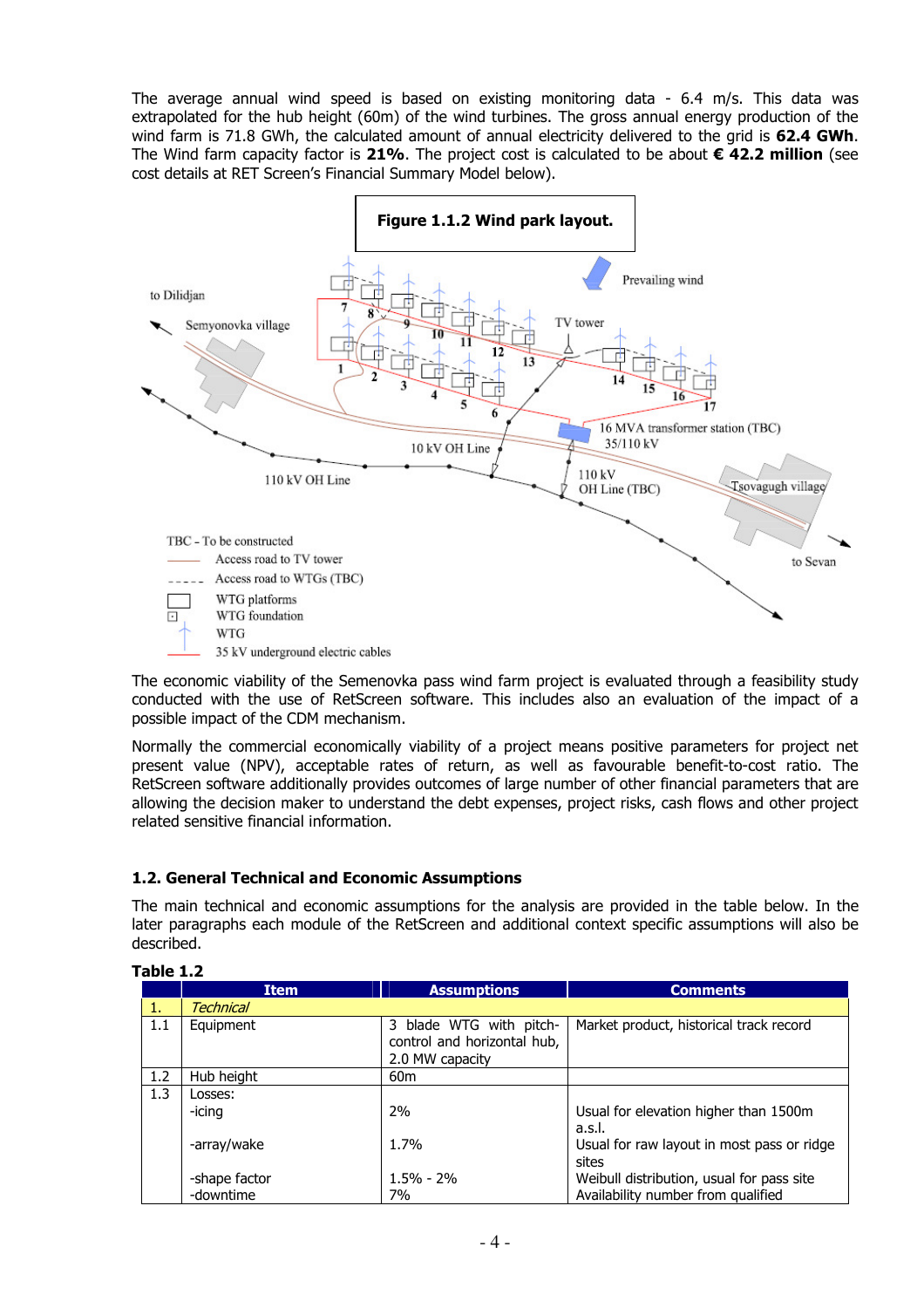|                  |                               |                                  | equipment supplier                     |
|------------------|-------------------------------|----------------------------------|----------------------------------------|
|                  | -miscellaneous                | 3%                               | Mostly grid connection loses           |
| 2.               | Economic                      |                                  |                                        |
| $\overline{2.1}$ | Cost                          |                                  |                                        |
|                  | -main equipment               | € 930/kW                         |                                        |
|                  |                               |                                  |                                        |
|                  | -transportation (17 turbines) | € 1,020,000                      | Estimate for Armenia                   |
|                  | -spare parts                  | 3% of turbine cost or $\epsilon$ |                                        |
|                  | -other equipment              | 948,600                          | Design & Engineering estimates         |
|                  |                               |                                  |                                        |
|                  | -contingency                  | € 300,000                        | Design & Engineering estimates         |
|                  | $-0$ &M                       | 4% € 0.01/kWh                    | Accuracy of estimation                 |
|                  | -component replacement        | Drive train 12 years             | Calculated estimates                   |
|                  |                               | € 750,000                        | Recommended by suppliers               |
|                  | -component replacement        | Blades 15 years                  |                                        |
|                  |                               | € 750,000                        | Recommended estimates                  |
|                  | Interest during construction  | 10% for 9 month                  |                                        |
|                  |                               | € 1,525,860                      | Capital market and technical figures   |
| 2.2              | Debt                          |                                  |                                        |
|                  | -debt ratio                   | 70%                              | Recommendation of banks                |
|                  | -debt interest rate           | 7.5%                             | Estimation for the project             |
|                  | -term                         | 10 years                         | Recommendation of banks                |
| 2.3              | Project                       |                                  |                                        |
|                  | -inflation                    | 4%                               | Country's average                      |
|                  | -project life                 | 25 years                         | Recommended by suppliers               |
|                  | -discount rate                | 10%                              | Recommendation of consultants          |
| 2.4              | <b>Tariff</b>                 |                                  | PSRC tariff for wind $(= 35$ AMD/kWh)  |
|                  | -tariff                       | 0,0077 €/kWh                     | PSRC new tariff scheme, effective from |
|                  | -escalation rate              | 0,4%                             | May 2007                               |
| 2.5              | <b>GHG</b>                    |                                  |                                        |
|                  | -credit                       | 10.0 €/tonn <sub>CO2</sub>       | Estimated                              |
|                  | -credit duration              | 21 years                         | Accepted period for CDM                |
|                  | -escalation rate              | $0\%$                            | Accepted                               |
|                  | -baseline                     | unchanged                        | Accepted                               |
|                  | -GHG credit transaction fee   | 2%                               | <b>UNFCC</b>                           |
|                  | (share of proceeds)           |                                  |                                        |
| 2.6              | <b>Tax Analysis</b>           |                                  |                                        |
|                  | -effective income tax         | 20%                              |                                        |
|                  | -depreciation tax basis       | 85%                              |                                        |
|                  | -depreciation period          | 20 years                         |                                        |
|                  | -depreciation method          | straight-line                    |                                        |

# 1.3. Analysis of RetScreen runs of Semenovka Wind Project

RetScreen<sup>©</sup> is open source software developed by Ministry of Natural Resources Canada (1997-2005) and consists of five key spreadsheets imbedded in MS excel environment: Energy Model, Cost Analysis, GHG Analysis, Financial Summary and Sensitivity. Each of these spreadsheets contains input cells and output cells that are used in other Excel sheets as well to generate the final financial summary and sensitivity spreadsheet. In the following subsections the respective input and output fields (cells) is analysed in the context of the Semenovka pass wind farm project.

#### 1.3.1. Energy Model

In Figure 1.3.1.1 the Energy Model worksheet of RetScreen 34 MW Semenovka pass wind farm project is presented. The worksheet is used to help calculate the annual energy production for a wind energy project based upon local site conditions and system characteristics. It takes input data from equipment data worksheet and from its own input fields to generate the values of Gross Energy Production and Renewable Energy Delivered.

The site conditions parameters include annual average wind speed, height of wind measurement, wind shear exponent; which is a dimensionless number expressing the rate at which the wind speed varies with the height above the ground, wind speed, average atmospheric pressure and annual temperature.

The system characteristics include turbine rated power, wind plant capacity, hub height, power density, array losses caused by the interaction of the wind turbines with each other through their wakes, airfoil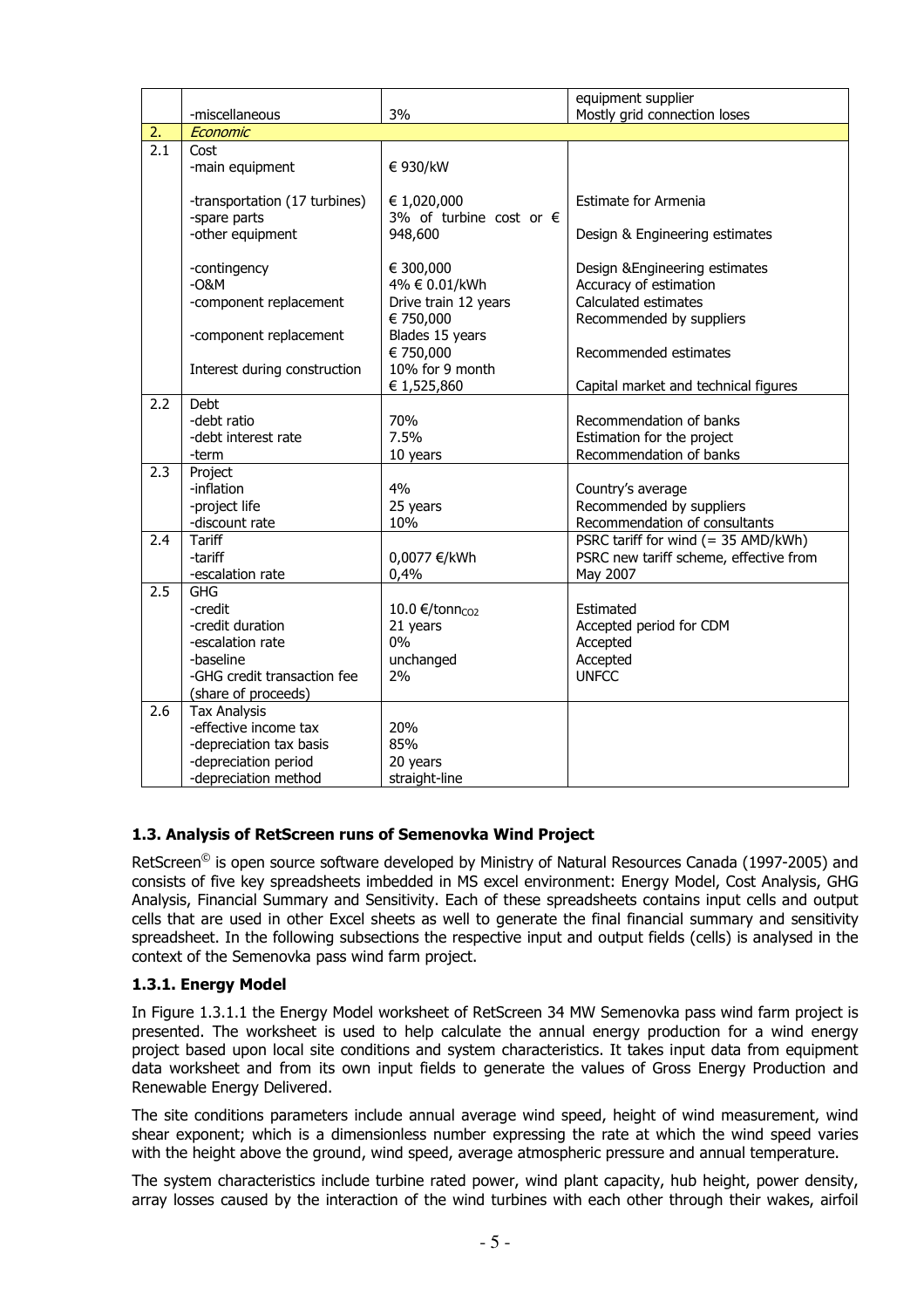#### soiling and icing losses, etc.

## Figure 1.3.1.1

| <b>Site Conditions</b>            |                          | <b>Estimate</b>     | Notes/Range                       |
|-----------------------------------|--------------------------|---------------------|-----------------------------------|
| Project name                      |                          | <b>Wind Farm</b>    | See Online Manual                 |
| Project location                  |                          | Semyonovka, Armenia |                                   |
| Wind data source                  |                          | Wind speed          |                                   |
| Nearest location for weather data |                          | Semyonovka, Armenia | See Weather Database              |
| Annual average wind speed         | m/s                      | 6.4                 |                                   |
| Height of wind measurement        | m                        | 40.0                | $3.0 \text{ to } 100.0 \text{ m}$ |
| Wind shear exponent               | $\overline{\phantom{a}}$ | 0.10                | $0.10$ to $0.40$                  |
| Wind speed at 10 m                | m/s                      | 5.6                 |                                   |
| Average atmospheric pressure      | kPa                      | 80.0                | 60.0 to 103.0 kPa                 |
| Annual average temperature        | °C                       | 4                   | -20 to 30 $^{\circ}$ C            |

| <b>System Characteristics</b>       |                  | <b>Estimate</b> | Notes/Range                       |
|-------------------------------------|------------------|-----------------|-----------------------------------|
| Grid type                           |                  | Central-grid    |                                   |
| Wind turbine rated power            | kW               | 2000            | Complete Equipment Data sheet     |
| Number of turbines                  |                  | 17              |                                   |
| Wind plant capacity                 | kW               | 34 000          |                                   |
| Hub height                          | m                | 60.0            | $6.0 \text{ to } 100.0 \text{ m}$ |
| Wind speed at hub height            | m/s              | 6.7             |                                   |
| Wind power density at hub height    | W/m <sup>2</sup> | 416             |                                   |
| Array losses                        | %                | 2%              | 0% to 20%                         |
| Airfoil soiling and/or icing losses | %                | 2%              | 1% to 10%                         |
| Other downtime losses               | %                | 7%              | $2\%$ to $7\%$                    |
| Miscellaneous losses                | $\%$             | 3%              | 2% to 6%                          |

|                                    |                    | <b>Estimate</b>    | <b>Estimate</b> |                                 |
|------------------------------------|--------------------|--------------------|-----------------|---------------------------------|
| <b>Annual Energy Production</b>    |                    | <b>Per Turbine</b> | <b>Total</b>    | Notes/Range                     |
| Wind plant capacity                | kW                 | 2000               | 34 000          |                                 |
|                                    | <b>MW</b>          | 2.000              | 34.000          |                                 |
| Unadjusted energy production       | <b>MWh</b>         | 5 1 4 4            | 87446           |                                 |
| Pressure adjustment coefficient    |                    | 0.79               | 0.79            | $0.59$ to 1.02                  |
| Temperature adjustment coefficient |                    | 1.04               | 1.04            | 0.98 to 1.15                    |
| Gross energy production            | MWh                | 4 2 2 6            | 71846           |                                 |
| Losses coefficient                 |                    | 0.87               | 0.87            | $0.75$ to 1.00                  |
| Specific vield                     | kWh/m <sup>2</sup> | 731                | 731             | 150 to 1,500 kWh/m <sup>2</sup> |
| Wind plant capacity factor         | %                  | 21%                | 21%             | 20% to 40%                      |
| Renewable energy delivered         | <b>MWh</b>         | 3673               | 62 436          |                                 |
|                                    | kWh                | 3672704            | 62 435 970      |                                 |

The resulting output list of annual energy production parameters includes total wind plant capacity, unadjusted energy production, gross energy production, specific yield, plant capacity factor and finally renewable energy delivered that is a key input component for financial analysis algorithm.

The Figure 1.3.1.1 represents the energy model worksheet for 34 MW Semenovka Pass wind power project all the described input and output values are noticeable. Some values in that worksheet, especially ones relating to various losses, are based upon assumptions from project team expertise and previous projects experience and will also be applied to other wind projects studied with use of RetScreen. The list of these assumptions can be found in table 1.2.

#### 1.3.2. Cost Analysis

In figure 1.3.2.1 the Cost Analysis worksheet of 34 MW Semenovka pass project RetScreen simulation is presented. This worksheet is used to help estimate costs associated with a wind energy project. These costs are addressed from the initial, or investment, cost standpoint and from the annual, or recurring, cost standpoint. The initial, annual and periodic costs sections (herein presented in simplified version) include all sorts of investments on the design, licensing, construction and operation phases. In the case of Semenovka pass project the needed expense categories have been used based on the prepared design document. The initial capital cost section categories that have been used in this feasibility study are engineering expenses, energy equipment costs (turbines, spare parts and their transportation cots), balance of plant (wind turbine(s) foundations(s) and erection, road construction, transmission line, substation, control and O&M building(s) and transportation costs) and other miscellaneous costs. The values for different categories have been taken from the table of assumptions 1.2 above, the designed document, and the project team experience and other project documentation.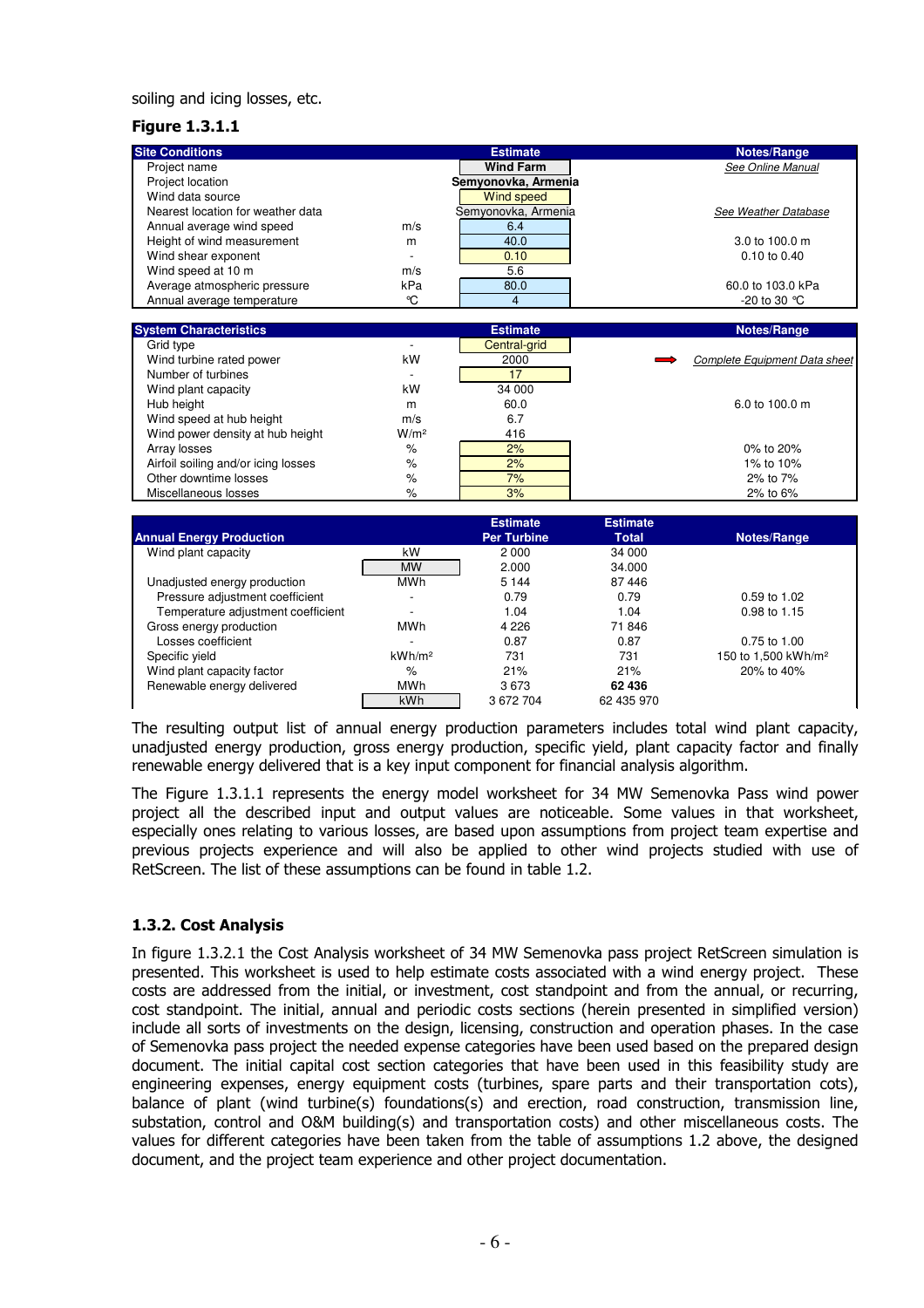#### Figure 1.3.2.1

| <b>Initial Costs (Credits)</b>  | <b>Unit</b>   | <b>Quantity</b>  |   | <b>Unit Cost</b> |   | <b>Amount</b> | <b>Relative Costs</b> |
|---------------------------------|---------------|------------------|---|------------------|---|---------------|-----------------------|
| <b>Feasibility Study</b>        |               |                  |   |                  |   |               |                       |
| Feasibility study               | Cost          | 1                | € |                  | € |               |                       |
| Sub-total:                      |               |                  |   |                  | € |               | 0.0%                  |
| <b>Development</b>              |               |                  |   |                  |   |               |                       |
| Development                     | Cost          | $\mathbf{1}$     | € |                  | € |               |                       |
| Sub-total:                      |               |                  |   |                  |   |               | 0.0%                  |
| Engineering                     |               |                  |   |                  |   |               |                       |
| Engineering                     | Cost          | 1                | € | 565 000          | € | 565 000       |                       |
| Sub-total:                      |               |                  |   |                  | € | 565 000       | 1.3%                  |
| <b>Energy Equipment</b>         |               |                  |   |                  |   |               |                       |
| Wind turbine(s)                 | kW            | 34 000           | € | 930              | € | 31 620 000    |                       |
| Spare parts                     | $\frac{9}{6}$ | 3.0%             | € | 31 620 000       | € | 948 600       |                       |
| Transportation                  | turbine       | 17               | € | 60 000           | € | 1 020 000     |                       |
| Other - Energy equipment        | Cost          | $\mathbf{1}$     | € | 660 000          | € | 660 000       |                       |
| Sub-total:                      |               |                  |   |                  | € | 34 248 600    | 81.1%                 |
| <b>Balance of Plant</b>         |               |                  |   |                  |   |               |                       |
| Balance of plant                | Cost          | 1                | € | 4 500 000        | € | 4 500 000     |                       |
| Sub-total:                      |               |                  |   |                  | € | 4 500 000     | 10.7%                 |
| <b>Miscellaneous</b>            |               |                  |   |                  |   |               |                       |
| Contingencies                   | $\frac{9}{6}$ | 4%               | € | 39 313 600       | € | 1 375 976     |                       |
| Interest during construction    | 10.0%         | $9$ month(s)     | € | 40 689 576       | € | 1 525 859     |                       |
| Sub-total:                      |               |                  |   |                  | € | 2901835       | $6.9\%$               |
| <b>Initial Costs - Total</b>    |               |                  |   |                  | € | 42 215 435    | 100.0%                |
| <b>Annual Costs (Credits)</b>   | <b>Unit</b>   | Quantity         |   | <b>Unit Cost</b> |   | <b>Amount</b> | <b>Relative Costs</b> |
| O&M                             |               |                  |   |                  |   |               |                       |
| O&M                             | Cost          | $\mathbf{1}$     | € | 300 000          | € | 300 000       |                       |
| Contingencies                   | $\frac{9}{6}$ | 10%              | € | 300 000          | € | 30 000        |                       |
| <b>Annual Costs - Total</b>     |               |                  |   |                  | € | 330 000       | 100.0%                |
|                                 |               |                  |   |                  |   |               |                       |
| <b>Periodic Costs (Credits)</b> |               | <b>Period</b>    |   | <b>Unit Cost</b> |   | <b>Amount</b> |                       |
| Drive train                     | Cost          | 12 <sub>yr</sub> | € | 750 000          | € | 750 000       |                       |
| <b>Blades</b>                   | Cost          | 15 <sub>yr</sub> | € | 750 000          | € | 750 000       |                       |
|                                 |               |                  |   |                  | € |               |                       |
| End of project life             | <b>Credit</b> | $\blacksquare$   | € |                  | € |               |                       |

From the worksheet in Figure 1.3.2.1 the total initial capital investment costs for Semenovka wind project are equal to 42.22 mln.  $\epsilon$ . The annual operation and maintenance costs estimated to be 330.000  $\epsilon$  and periodic costs incurred by the project 750,000  $\epsilon$  once in 12 years for the main drive train and 750,000  $\epsilon$ once per 15 years for blades.

# 1.3.3. GHG Emission Potential

In Figure 1.3.3.1 the GHG Analysis worksheet of Semenovka pass wind project is presented. This worksheet is intended to help estimate the greenhouse gas emission reduction (mitigation) potential of the Semenovka pass wind project. This GHG emission reduction analysis worksheet contains four main sections: Background Information, Base Case System (Baseline), Proposed Case System (Project) and GHG Emission Reduction Summary.

The Background Information section provides project reference information as well as GHG global warming potential factors. The Base Case System section provides a description of the emission profile of the baseline system, representing the baseline for the analysis. The Proposed Case System section provides a description of the emission profile of the proposed project. The GHG Emission Reduction Summary section provides a summary of the estimated GHG emission reduction based on the data entered in the preceding sections and from values entered or calculated in the other RetScreen worksheets (e.g. annual energy delivered). Results are calculated as equivalent tones of  $CO<sub>2</sub>$  avoided per annum. Inputs entered in this worksheet affect GHG related income categories that appear in the Financial Summary and Sensitivity worksheets.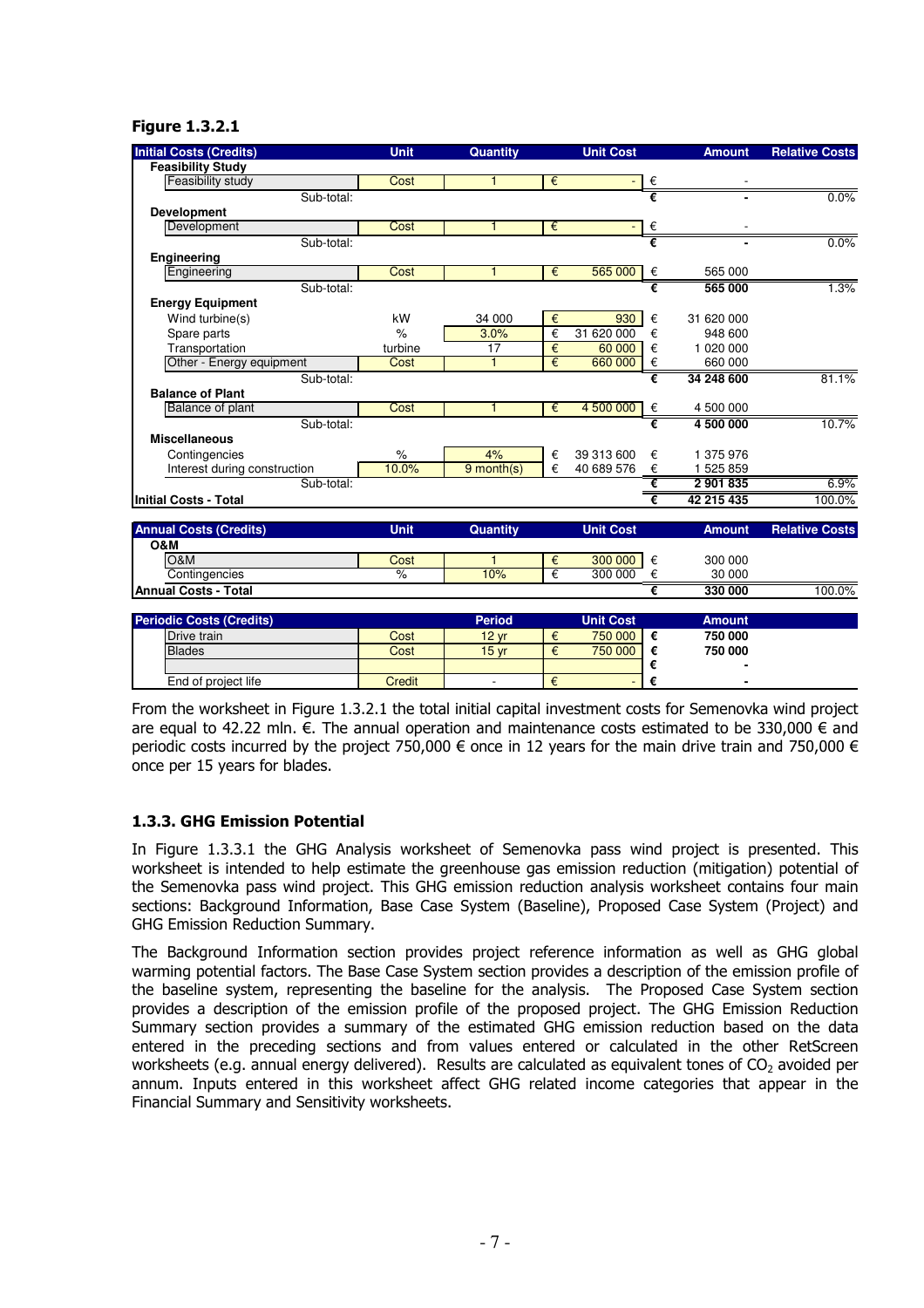#### Figure 1.3.3.1

| <b>Background Information</b>                                  |                                                               |                               |                                  |                     |                    |                     |
|----------------------------------------------------------------|---------------------------------------------------------------|-------------------------------|----------------------------------|---------------------|--------------------|---------------------|
| <b>Project Information</b><br>Project name<br>Project location | Wind Farm<br>Semyonovka, Armenia                              | Project capacity<br>Grid type | 34.00 MW<br>Central-grid         |                     |                    |                     |
| <b>Base Case Electricity System (Baseline)</b>                 |                                                               |                               |                                  |                     |                    |                     |
| <b>Fuel type</b>                                               | <b>GHG emission</b><br>factor                                 | T&D<br>losses                 | Base case GHG<br>emission factor |                     |                    |                     |
|                                                                | (tCO2/MWh)                                                    | (%)                           | $(t_{CO2}/MWh)$                  |                     |                    |                     |
| <b>Electricity system</b><br>Combined Margin Approach          | 0.399                                                         | 17.0%                         | 0.481                            |                     |                    |                     |
|                                                                |                                                               |                               |                                  |                     |                    |                     |
| Does baseline change during project life?                      | <b>No</b>                                                     |                               |                                  |                     |                    |                     |
|                                                                |                                                               |                               |                                  |                     |                    |                     |
|                                                                | <b>Proposed Case Electricity System (Wind Energy Project)</b> |                               |                                  |                     |                    |                     |
| Fuel type                                                      | <b>Proposed case</b><br><b>GHG emission</b>                   | <b>T&amp;D</b><br>losses      |                                  |                     |                    |                     |
|                                                                | factor<br>(tCO2/MWh)                                          | (%)                           |                                  |                     |                    |                     |
| <b>Electricity system</b>                                      |                                                               |                               |                                  |                     |                    |                     |
| Wind                                                           | 0.000                                                         | 17.0%                         |                                  |                     |                    |                     |
|                                                                |                                                               |                               |                                  |                     |                    |                     |
| <b>GHG Emission Reduction Summary</b>                          |                                                               |                               |                                  |                     |                    |                     |
|                                                                | Base case                                                     | <b>Proposed case</b>          | End-use                          | Gross annual        | <b>GHG credits</b> | Net annual          |
|                                                                | <b>GHG emission</b>                                           | <b>GHG</b> emission           | annual energy                    | <b>GHG emission</b> | transaction        | <b>GHG emission</b> |
|                                                                | factor                                                        | factor                        | delivered                        | reduction           | fee                | reduction           |
|                                                                | (tCO2/MWh)                                                    | (tCO2/MWh)                    | (MWh)                            | $(t_{CO2})$         | $(\%)$             | $(t_{CO2})$         |
| <b>Electricity system</b>                                      | 0.481                                                         | 0.000                         | 51 822                           | 24 912              | 2.0%               | 24 4 14             |
|                                                                |                                                               |                               |                                  |                     |                    |                     |

In the work sheet on the figure 1.3.3.1 the pre-calculated values from independent Baseline Study have been used to calculate the Net Annual GHG Emissions Reduction. Despite the availability of embedded baseline calculation tool in RetScreen, the software also allows to import user-defined baseline from stand alone study. The detailed information on project team baseline study can be found in the "Base line Sudy" Report of the Tacis Project "Support to the Energy Policy of the Republic of Armenia", EuropeAID 120653.

The combined margin emission factor defined in this study equals  $0.481$  CO<sub>2</sub> ton/MWh. This value can be used for Armenian wind and solar project studies. Another input figure is the transmission and distribution losses which represent about 17% for Armenian power energy sector. Additionally, UNFCC share of proceeds equal to 2.0% has been incorporated into study. Baseline is considered unchanged for the purpose of this study. Resulting annual GHG emissions reduction equaled to 24,414 tons per year.

#### 1.3.4. Financial Summary

In figure 1.3.4.1 the Financial Summary worksheet of 34 MW Semenovka pass wind project RetScreen simulation is presented. This financial analysis worksheet contains six sections: Annual Energy Balance, Financial Parameters, Project Costs and Savings, Financial Feasibility, Yearly Cash Flows and Cumulative Cash Flows Graph. The Annual Energy Balance and the Project Costs and Savings sections provide a summary of the Energy Model, Cost Analysis and GHG Analysis worksheets associated with studied Semenovka pass project. In addition to this summary information, the Financial Feasibility section provides financial indicators (e.g. IRR, simple payback, NPV etc.) of the project analyzed based on the data entered in the Financial Parameters section (e.g. avoided cost of energy, discount rate, debt ratio, etc.). The Yearly Cash Flows section allows visualizing the stream of pre-tax, after-tax and cumulative cash flows over the project life.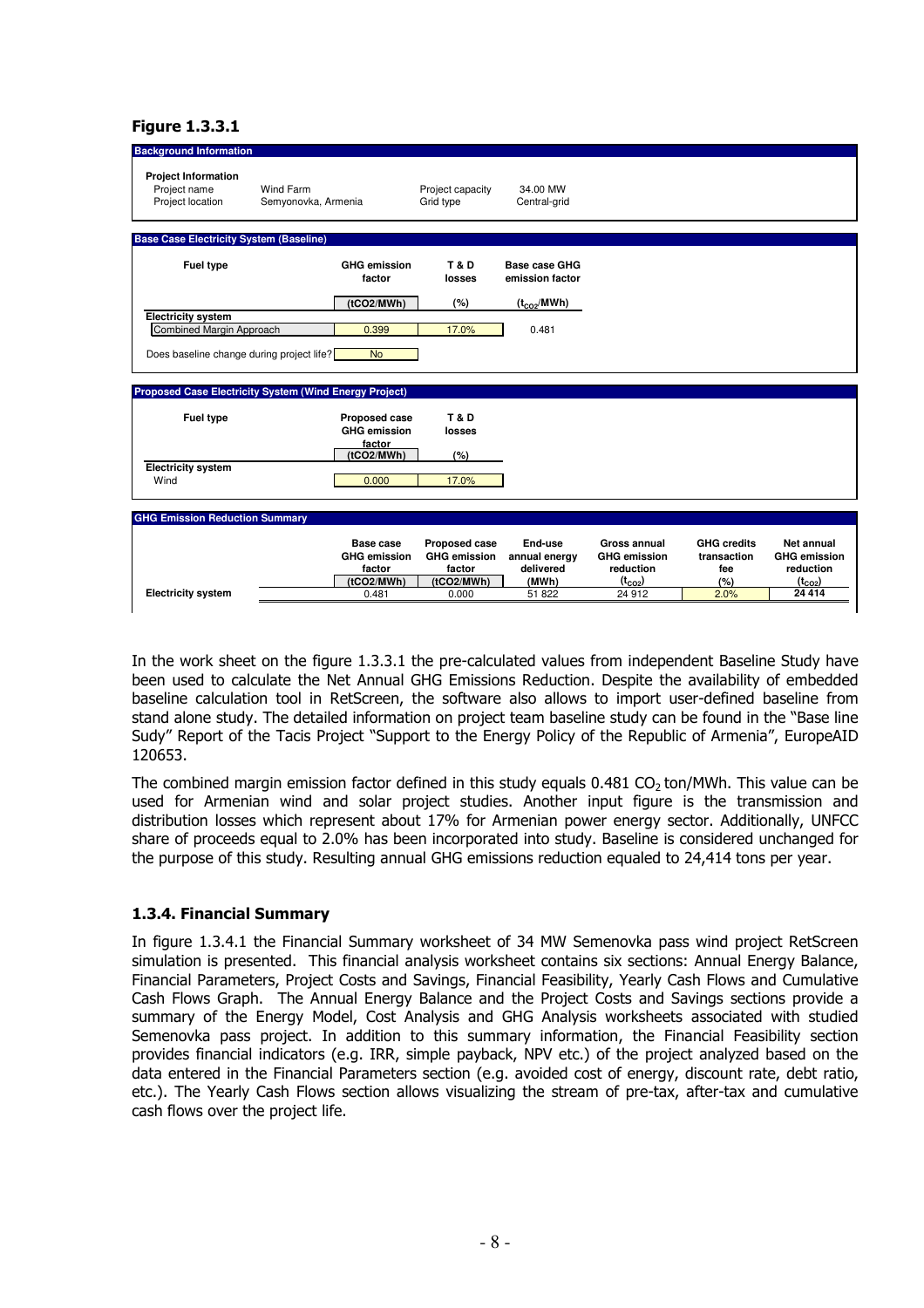## Picture 1.3.4.1

| <b>Annual Energy Balance</b>                      |                        |                                  |                                      |              |                      |
|---------------------------------------------------|------------------------|----------------------------------|--------------------------------------|--------------|----------------------|
| Project name<br>Project location                  |                        | Wind Farm<br>Semyonovka, Armenia |                                      |              |                      |
| Renewable energy delivered<br>Excess RE available | MWh<br>MWh             | 62 436                           | Net GHG reduction                    | $t_{CO2}/yr$ | 24 4 14              |
| Firm RE capacity                                  | kW                     | $\omega$                         | Net GHG emission reduction - 21 yrs  | $t_{CO2}$    | 512 688              |
| Grid type                                         |                        | Central-grid                     | Net GHG emission reduction - 25 yrs  | $t_{CO2}$    | 610 343              |
| <b>Financial Parameters</b>                       |                        |                                  |                                      |              |                      |
|                                                   |                        |                                  |                                      |              |                      |
| Avoided cost of energy                            | €/kWh                  | 0.0770                           | Debt ratio                           | $\%$         | 70.0%                |
| RE production credit                              | €/kWh                  |                                  | Debt interest rate                   | $\%$         | 7.5%                 |
|                                                   |                        |                                  | Debt term                            | yr           | 10 <sup>1</sup>      |
| GHG emission reduction credit                     | $\epsilon/t_{\rm CO2}$ | 10.0                             | Income tax analysis?                 | yes/no       | Yes                  |
| GHG reduction credit duration                     | yr                     | 21                               | Effective income tax rate            | $\%$         | 20.0%                |
| GHG credit escalation rate                        | $\%$                   | 0.0%                             | Loss carryforward?                   |              | Flow-through         |
|                                                   |                        |                                  | Depreciation method                  |              | <b>Straight-line</b> |
|                                                   |                        |                                  | Depreciation tax basis               | %            | 85.0%                |
| Energy cost escalation rate                       | $\%$                   | 0.4%                             |                                      |              |                      |
| Inflation                                         | %                      | 4.0%                             | Depreciation period                  | yr           | 20 <sub>2</sub>      |
| Discount rate                                     | $\%$                   | 10.0%                            | Tax holiday available?               | yes/no       | <b>No</b>            |
| Project life                                      | yr                     | 25                               |                                      |              |                      |
| <b>Project Costs and Savings</b>                  |                        |                                  |                                      |              |                      |
|                                                   |                        |                                  |                                      |              |                      |
| <b>Initial Costs</b>                              |                        |                                  | <b>Annual Costs and Debt</b>         |              |                      |
| Feasibility study                                 | 0.0%<br>€              |                                  | O&M                                  | €            | 330 000              |
| Development                                       | 0.0%<br>€              |                                  |                                      |              |                      |
| Engineering                                       | €<br>1.3%              | 565 000                          | Debt payments - 10 yrs               | €            | 4 305 136            |
| Energy equipment                                  | €<br>81.1%             | 34 248 600                       | <b>Annual Costs and Debt - Total</b> | €            | 4 635 136            |
| Balance of plant                                  | 10.7%<br>€             | 4 500 000                        |                                      |              |                      |
| Miscellaneous                                     | €<br>6.9%              | 2 901 835                        | <b>Annual Savings or Income</b>      |              |                      |
| <b>Initial Costs - Total</b>                      | €<br>100.0%            | 42 215 435                       | Energy savings/income                | €            | 4 807 570            |
|                                                   | €                      |                                  | Capacity savings/income              | €            |                      |
| Incentives/Grants                                 |                        |                                  | GHG reduction income - 21 yrs        | €            | 244 137              |
|                                                   |                        |                                  | <b>Annual Savings - Total</b>        | €            | 5 051 707            |
| <b>Periodic Costs (Credits)</b>                   |                        |                                  |                                      |              |                      |
| Drive train                                       | €                      | 750 000                          | Schedule yr #12,24                   |              |                      |
| <b>Blades</b>                                     | €                      | 750 000                          | Schedule yr #15                      |              |                      |
|                                                   | €                      |                                  |                                      |              |                      |
| End of project life - Credit                      | €                      |                                  |                                      |              |                      |
| <b>Financial Feasibility</b>                      |                        |                                  |                                      |              |                      |
|                                                   |                        |                                  | Calculate energy production cost?    | yes/no       | Yes                  |
| Pre-tax IRR and ROI                               | $\%$                   | 11.6%                            | Energy production cost               | €/kWh        | 0.0755               |
| After-tax IRR and ROI                             | %                      | 10.4%                            | Calculate GHG reduction cost?        | yes/no       | <b>No</b>            |
| Simple Payback                                    | yr                     | 8.9                              |                                      |              |                      |
| Year-to-positive cash flow                        | yr                     | 12.7                             | Project equity                       | €            | 12 664 631           |
| Net Present Value - NPV                           | €                      | 701 559                          | Project debt                         | €            | 29 550 805           |
| Annual Life Cycle Savings                         | €                      | 77 289                           | Debt payments                        | €/yr         | 4 305 136            |
| Benefit-Cost (B-C) ratio                          |                        | 1.06                             | Debt service coverage                |              | 1.10                 |

According to financial summary the 34 MW Semenovka wind power project is economically viable. The pre-tax and after-tax IRR are 11.6% and 10.4% respectively, the NPV is positive and equal to 701,600 €. Simple payback period is 8.9 years and the year-to-positive cash flow is 12.7 year. The determined energy production cost is 0.0755 €/kWh which is slightly lower than current electricity tariff (0.077 €/kWh).

The cumulative cash flow graph of the 34 MW Semenovka wind project (Graph 1.3.4.1) shows that the cash flow turns to be positive during the project life time in 12-th year. By the end of the project life time cumulative cash flow reaches 45.8 mln  $\epsilon$ .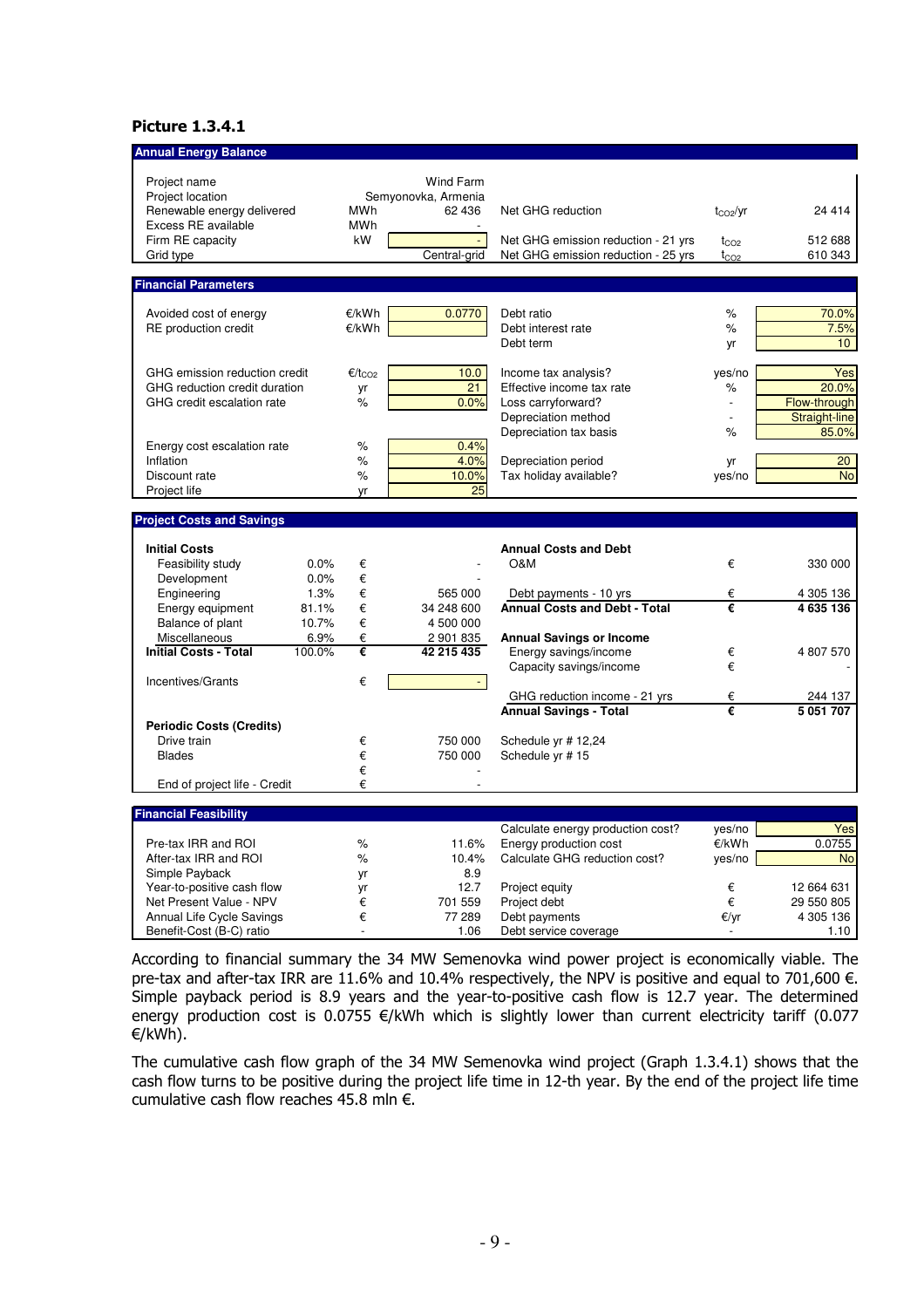#### Graph 1.3.4.1



# 1.3.5. Sensitivity and Risk Analysis

To understand the sensitivity of the project for various input parameters it is important to consider the Sensitivity Analysis worksheet output of model presented in Figure 1.3.5.1. It helps to understand the key role playing parameters of the projects that contribute to the project being beneficial/detrimental and also to recommend the measures that can improve the project even further.

The worksheet is provided to help to estimate the sensitivity of important financial indicators in relation to key technical and financial parameters. This sensitivity and risk analysis worksheet contains two main sections: Sensitivity Analysis and Risk Analysis. Each section provides information on the relationship between the key parameters and the important financial indicators, showing the parameters which have the greatest impact on the financial indicators. The Sensitivity Analysis section gives a general idea of how much a "mistake" (underestimate or overestimate) in one of the parameter can influence the resulting NPV of the project.

The sensitivity analysis for 34 MW Semenovka wind project has been conducted with a 15% of sensitivity range for input parameters. As could be seen from Figure 1.3.5.1, the project remained economically viable for the most of sensitivity ranges (light fields of the Figure). But for some combinations of input parameters within sensitivity range it becomes economically not viable with negative NPV (darker fields of the Figure). For instance, under current wind tariff the project will have negative NPV if the delivered energy will decrease by 8% (become 75.7 GWh) or initial capital cost will increased by 8% and reached 45.4 mln €.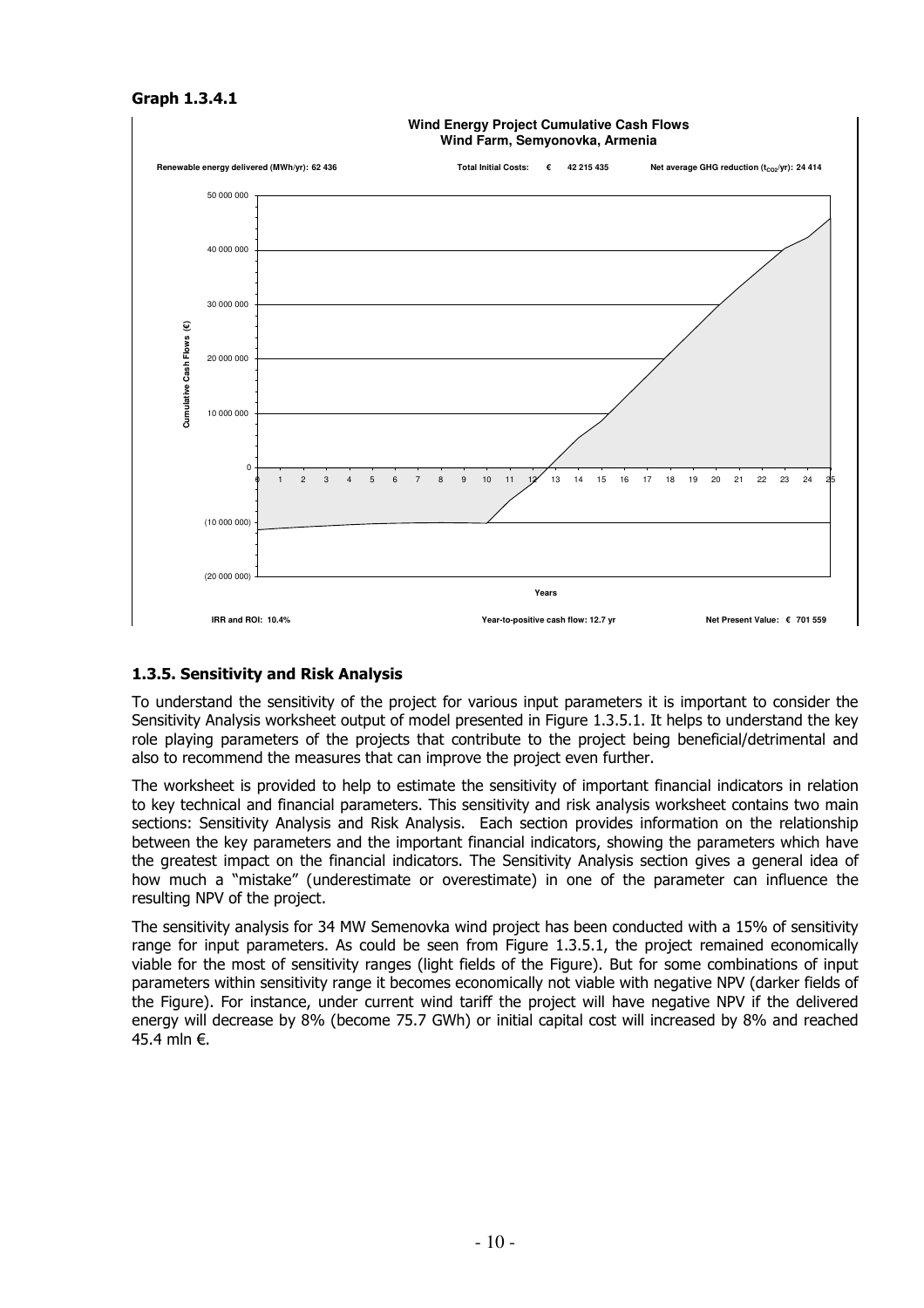#### Figure 1.3.5.1

#### **Sensitivity Analysis for Net Present Value - NI**

|                                                    |        |               |              | Avoided cost of energy (€/kWh)                |            |             |
|----------------------------------------------------|--------|---------------|--------------|-----------------------------------------------|------------|-------------|
| <b>RE</b> delivered                                |        | 0.0655        | 0.0712       | 0.0770                                        | 0.0828     | 0.0886      |
| (MWh)                                              |        | $-15%$        | $-8%$        | 0%                                            | 8%         | 15%         |
| 53 071                                             | $-15%$ | -9 322 089    | -7 019 359   | -4716629                                      | $-2413899$ | $-1111169$  |
| 57 753                                             | $-8%$  | -7 019 359    | -4 513 447   | -2 007 535                                    | 498 377    | 3 004 289   |
| 62 436                                             | 0%     | -4 716 629    | $-2007535$   | 701 559                                       | 3 410 653  | 6 119 748   |
| 67119                                              | 8%     | -2 413 899    | 498 377      | 3 410 653                                     | 6 322 930  | 9 235 206   |
| 71 801                                             | 15%    | $-111169$     | 3 004 289    | 6 119 748                                     | 9 235 206  | 12 350 664  |
|                                                    |        |               |              | Avoided cost of energy (€/kWh)                |            |             |
| <b>Initial costs</b>                               |        | 0.0655        | 0.0712       | 0.0770                                        | 0.0828     | 0.0886      |
| (€)                                                |        | $-15%$        | $-8%$        | 0%                                            | 8%         | 15%         |
| 35 883 120                                         | $-15%$ | 224 051       | 2 933 146    | 5 642 240                                     | 8 351 334  | 11 060 428  |
| 39 049 277                                         | $-8%$  | -2 246 289    | 462 805      | 3 171 900                                     | 5 880 994  | 8 590 088   |
| 42 215 435                                         | $0\%$  | -4 716 629    | -2 007 535   | 701 559                                       | 3 410 653  | 6 119 748   |
| 45 381 593                                         | 8%     | -7 186 970    | -4 477 875   | -1 768 781                                    | 940 313    | 3 649 407   |
| 48 547 750                                         | 15%    | -9 657 310    | $-6948216$   | -4 239 121                                    | -1 530 027 | 1 179 067   |
|                                                    |        |               |              |                                               |            |             |
|                                                    |        |               |              | Avoided cost of energy (€/kWh)                |            |             |
| <b>Annual costs</b>                                |        | 0.0655        | 0.0712       | 0.0770                                        | 0.0828     | 0.0886      |
| (€)                                                |        | $-15%$        | $-8%$        | 0%                                            | 8%         | 15%         |
| 280 500                                            | $-15%$ | $-4199115$    | $-1490021$   | 1 219 073                                     | 3 928 167  | 6637262     |
| 305 250                                            | -8%    | -4 457 872    | -1 748 778   | 960 316                                       | 3 669 410  | 6 378 505   |
| 330 000                                            | 0%     | -4716629      | -2 007 535   | 701 559                                       | 3 410 653  | 6 119 748   |
| 354 750                                            | 8%     | -4 975 386    | -2 266 292   | 442 802                                       | 3 151 896  | 5860991     |
| 379 500                                            | 15%    | $-5234143$    | $-2525049$   | 184 045                                       | 2893139    | 5 602 234   |
|                                                    |        |               |              | Debt ratio (%)                                |            |             |
| Debt interest rate                                 |        | 59.5%         | 64.8%        | 70.0%                                         | 75.3%      | 80.5%       |
| (%)                                                |        | $-15%$        | $-8%$        | 0%                                            | 8%         | 15%         |
| 6.4%                                               | $-15%$ | 846 973       | 1 297 112    | 1747252                                       | 2 197 392  | 2647531     |
| 6.9%                                               | $-8%$  | 405 403       | 816 581      | 1 227 758                                     | 1 638 936  | 2 050 113   |
| 7.5%                                               | 0%     | $-41866$      | 329 847      | 701 559                                       | 1 073 272  | 1 444 984   |
| 8.1%                                               | 8%     | -494 752      | $-163000$    | 168 752                                       | 500 504    | 832 256     |
| 8.6%                                               | 15%    | -953 172      | $-661869$    | $-370566$                                     | $-79262$   | 212 041     |
|                                                    |        |               |              |                                               |            |             |
|                                                    |        |               |              | Debt term (yr)                                |            |             |
| Debt interest rate                                 |        | 8.5           | 9.3          | 10.0                                          | 10.8       | 11.5        |
| (%)                                                |        | $-15%$        | $-8%$        | 0%                                            | 8%         | 15%         |
| 6.4%                                               | $-15%$ | 2 082 670     | 1853401      | 1747252                                       | 3 080 525  | 2959010     |
| 6.9%                                               | $-8%$  | 1 638 745     | 1 370 397    | 1 227 758                                     | 2 563 822  | 2 407 719   |
| 7.5%                                               | 0%     | 1 189 859     | 881 572      | 701 559                                       | 2 039 962  | 1848367     |
| 8.1%                                               | 8%     | 736 074       | 387 002      | 168 752                                       | 1 509 053  | 1 281 084   |
| 8.6%                                               | 15%    | 277 452       | $-113231$    | $-370566$                                     | 971 208    | 706 007     |
|                                                    |        |               |              |                                               |            |             |
|                                                    |        |               |              | GHG emission reduction credit ( $E/t_{CO2}$ ) |            |             |
| Net GHG emission reduction - 21 yrs<br>$(t_{CO2})$ |        | 8.5<br>$-15%$ | 9.3<br>$-8%$ | 10.0<br>0%                                    | 10.8<br>8% | 11.5<br>15% |
| 435 785                                            | $-15%$ | 232 813       | 340 498      | 448 183                                       | 555 868    | 663 553     |
| 474 236                                            | -8%    | 340 498       | 457 685      | 574 871                                       | 692 058    | 809 244     |
| 512 688                                            | 0%     | 448 183       | 574 871      | 701 559                                       | 828 247    | 954 935     |
| 551 140                                            | 8%     | 555 868       | 692 058      | 828 247                                       | 964 437    | 1 100 627   |
| 589 591                                            | 15%    | 663 553       | 809 244      | 954 935                                       | 1 100 627  | 1 246 318   |
|                                                    |        |               |              |                                               |            |             |

The Risk Analysis section, which is a much more complicated study compared to the sensitivity analysis provides the investor with a cardinal ranking of factors uncertainties that might impact the outcome NPV and the direction of impact (negative vs. positive).

This section allows to perform a Risk Analysis by specifying the uncertainty associated with a number of key input parameters and to evaluate the impact of this uncertainty on project IRR or NPV. The risk analysis is performed using a Monte Carlo simulation that includes 500 possible combinations of input variables resulting in 500 values of project NPVs. The risk analysis allows assessing if the extent of each impact on the financial indicators caused by possible variation in input parameters is acceptable, or not. An unacceptable impact will be an indication of a need to put more effort into reducing the uncertainty associated with the input parameters that were identified as having the greatest impact on the financial indicator.

In Figure 1.3.4.1 the Risk Analysis section of Semenovka pass wind project RetScreen simulation is presented with its key output the impact graph.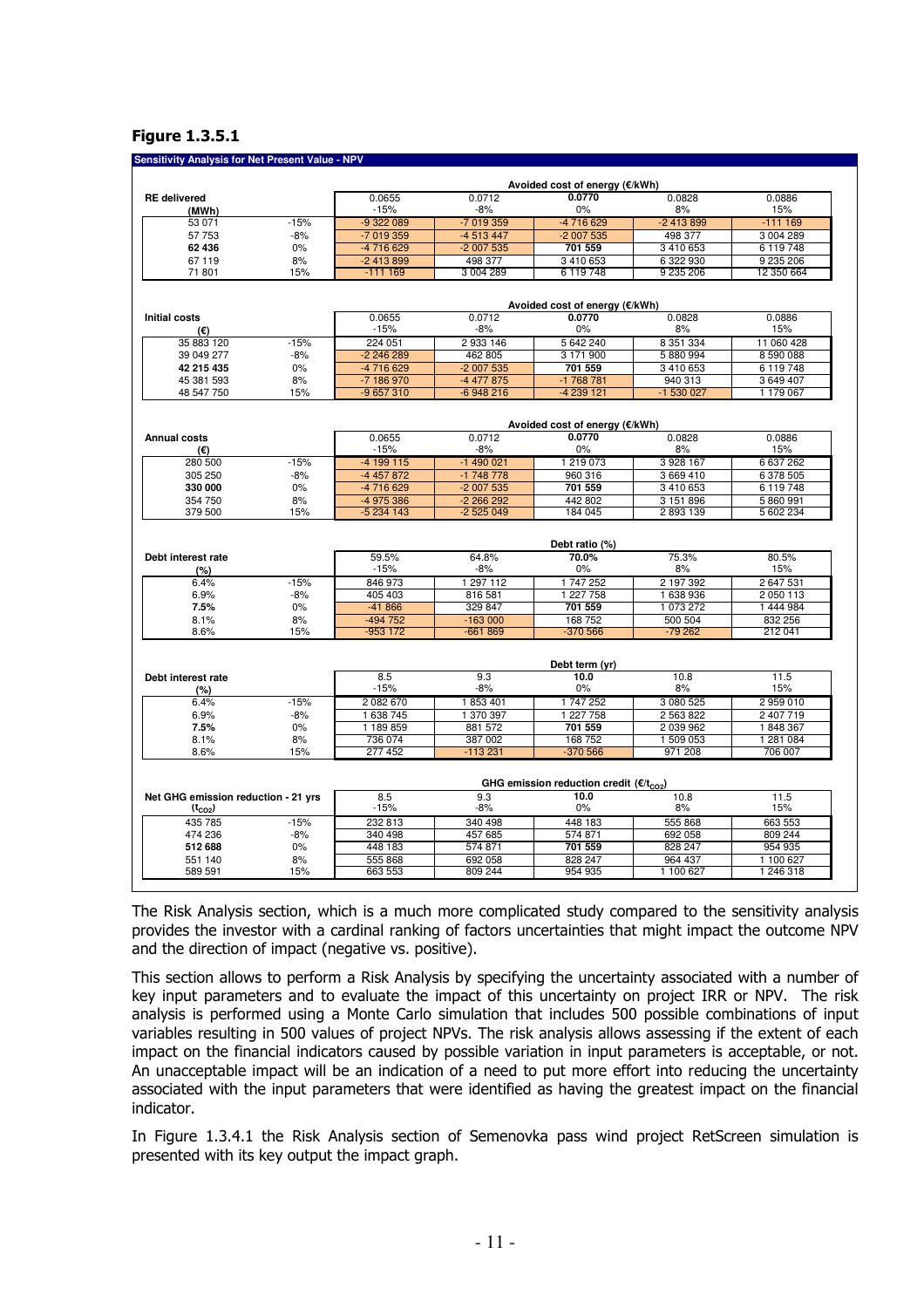#### Figure 1.3.4.1



The impact graph shows the relative contribution of the uncertainty in each key parameter to the variability of the financial indicator. The X axis at the bottom of the graph (effect of the value of the parameter) does not have any units, but rather presents a relative indication of the strength of the contribution of each parameter. The longer the horizontal bar, for a given input parameter, the greater is the impact of the input parameter on the variability of the financial indicator. The input parameter at the top, the initial capital costs (Y axis) contributes the most to the variability of the financial indicator while the input parameter at the bottom, GHG emission reduction credit contributes the least. The direction of the horizontal bar (positive or negative) provides an indication of the relationship between the input parameter and the financial indicator (e.g. if the capital costs go up, it will have a negative effect on NPV).

From graph we can see that the NPV, under given conditions of uncertainty, is most sensitive to initial capital costs (negative relation), energy delivered (positive), grid feed-in tariff (positive) and debt interest rate (negative).

The assumptions on the degree of uncertainty for various input parameters have been made in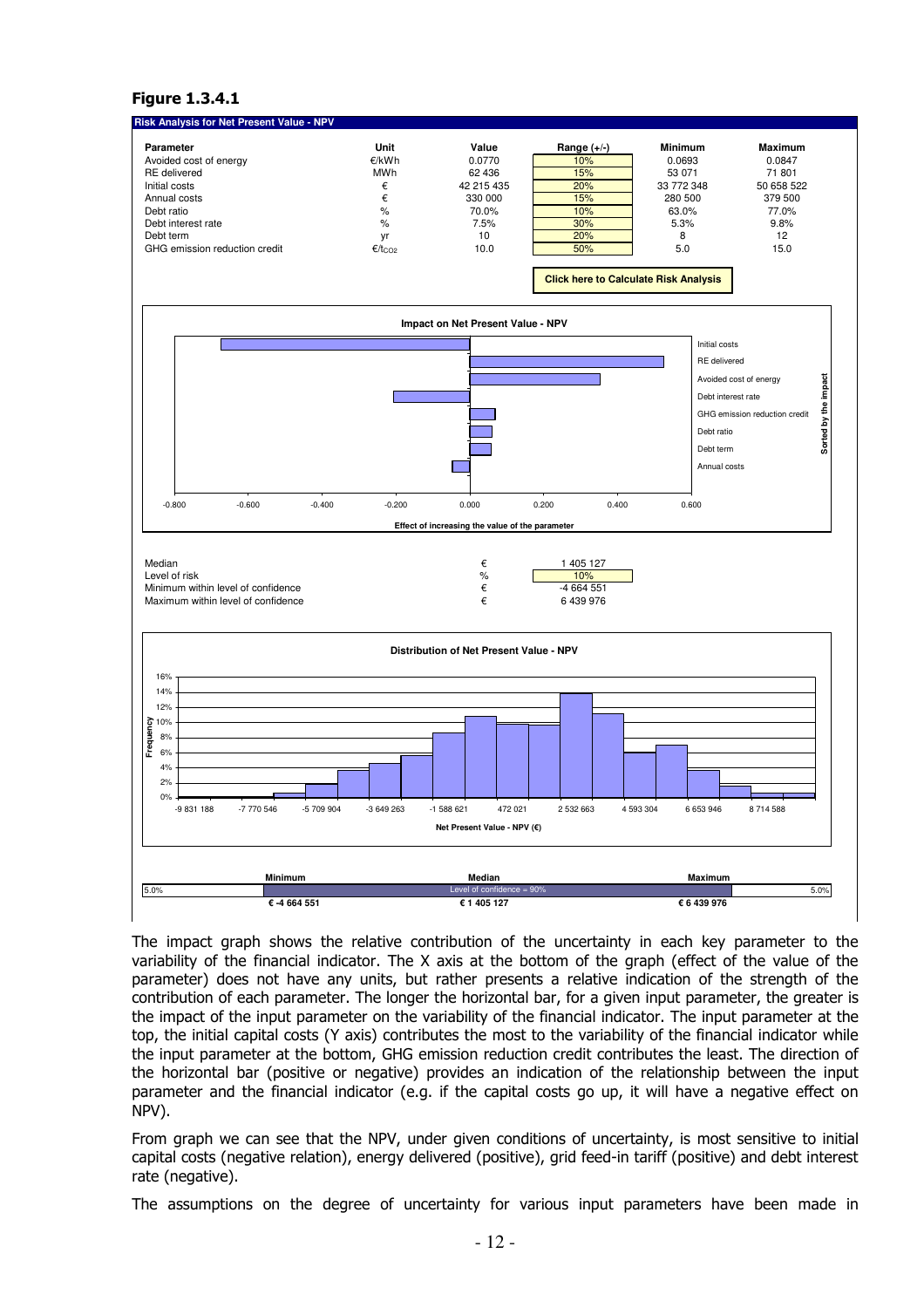accordance with working group experience and common sense.

## 1.4. Permits, Tariff and Legal issues

Presently the law of the RA mandates the grid operator to purchase all electricity generated by renewable energy source during 15 years upon receipt of the Operation License. The current tariff for wind energy generation is at 35 AMD/kWh (about 0,077 € cent/kWh) and each year the tariff will be recalculated according to the methodology set by the GoA:

a) The tariff for 2008 and the following years for sale of electricity to be delivered from the Plants shall be set and revised according to the following formula:

$$
T = T_1 \left[ k_1 \frac{PI}{100} + k_2 \frac{ER_1}{ER_2} \right]
$$

where,

- T the value of the set tariff (AMD/kWh)
- $T_1$  the value of the currently effective tariff (AMD/kWh)
- $k_1$  the portion of the currently effective tariff that is subject to adjustment to the rate of inflation and is accepted equal to 0.1
- PI the index of consumer prices for the period of January-September of the current year towards the same period of the previous year
- k<sub>2</sub> the portion of the current tariff that is subject to adjustment to the  $\epsilon$  by changing the average monthly exchange rate of the RA AMD and is accepted equal to 0.9
- ER1 the average arithmetic value of average monthly exchange rates of AMD towards  $\epsilon$  during the period of January-September of the current year
- ER2 the average arithmetic value of average monthly exchange rates of AMD towards  $\epsilon$  during the period of January-September of the previous year

The Present tariff is set at 35 AMD/kWh. Tariff revision shall be carried out each year before December 1 of the current year. Tariffs set as a result of revision shall become effective from January 1 of the year following the current year. If the 6-month period of effectiveness of tariffs for electricity delivered from the Plants is not expired yet, the tariffs set as a result of revision shall become effective after the expiration of the 6-month period of the tariff effectiveness.

If the Resolution No 353-N of the Public Service Regulatory Commission of 31 August 2007, on setting tariffs for sale of electricity delivered from the Plants of the entities that submitted power generation license applications becomes effective before December 1 of the current year, then the value of the tariff to be set shall be assumed equal to the value of the tariff currently effective for such types of the Plants. If the Resolution of the Commission on setting tariffs for sale of electricity delivered from the Plants of the entities that submitted power generation license applications becomes effective in December of the current year, then the value of the tariff to be set shall be assumed equal to the value of the tariff effective for such Plants from January 1 of the year following the current year.

The current tariffs for sale of electricity delivered from the Plants shall be revised and become effective from January 1, 2008. The tariffs effective as of the moment of setting tariffs for sale of electricity delivered from the Plants during 2008  $(T_1)$  shall be assumed equal to the values of tariffs set according to point 2 of this Resolution.

The Required permission to build and operate a wind park includes the following permits:

- a) Land. Currently the land code provides three forms of ownership – regional government lands, rural community lands and private.
- b) Technical expertise. Any project should pass technical expertise review to get construction permit
- c) Environmental impact assessment.
- Any project should get environment impact assessment and permit for construction.
- d) Grid connection.